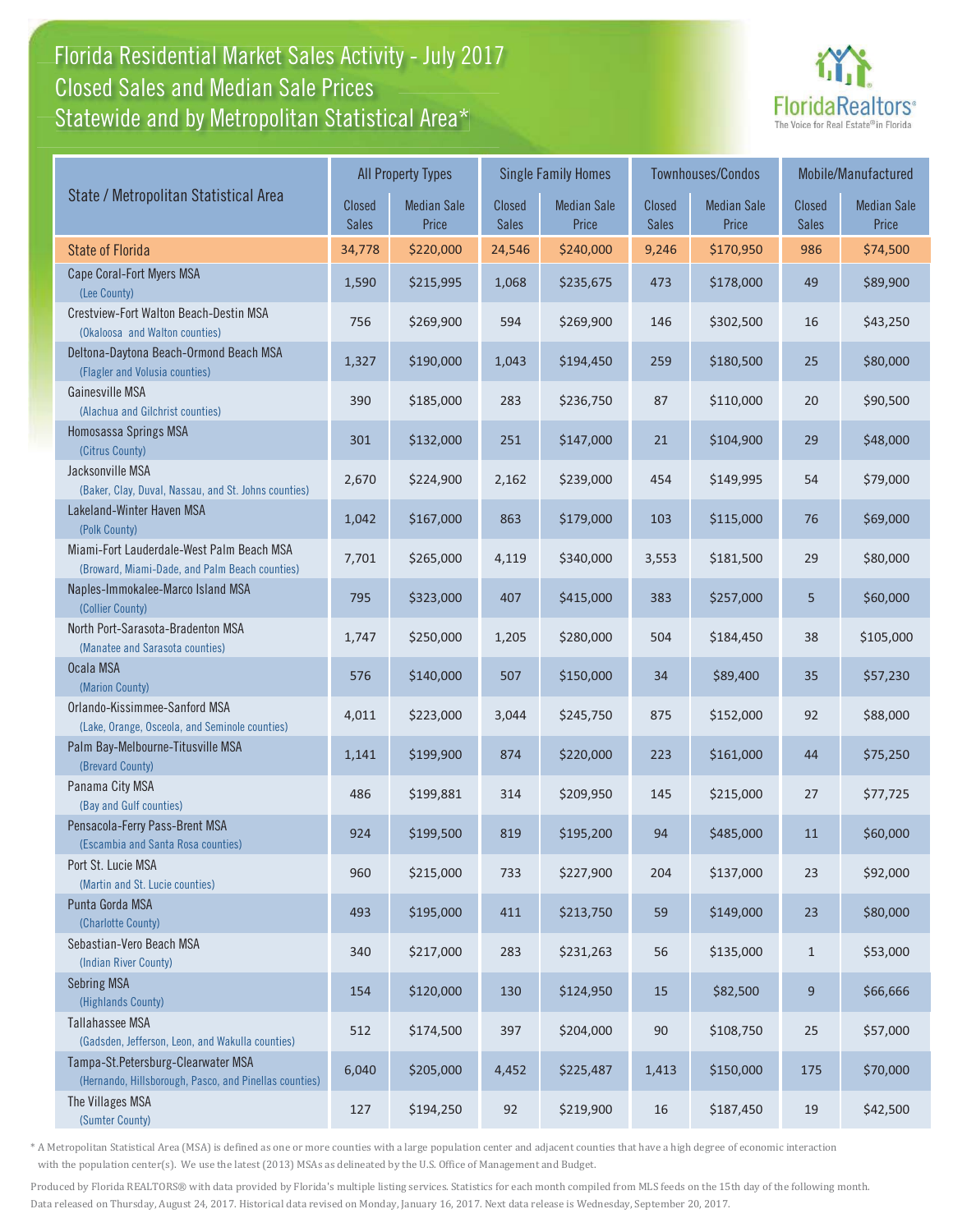# Florida Residential Market Sales Activity - July 2017 Florida Residential Market Sales Activity Listed by County Closed Sales and Median Sale Prices



| County                     | <b>All Property Types</b> |                             |                        | <b>Single Family Homes</b>  |                               | Townhouses/Condos           | Mobile/Manufactured    |                             |
|----------------------------|---------------------------|-----------------------------|------------------------|-----------------------------|-------------------------------|-----------------------------|------------------------|-----------------------------|
|                            | Closed<br><b>Sales</b>    | <b>Median Sale</b><br>Price | Closed<br><b>Sales</b> | <b>Median Sale</b><br>Price | <b>Closed</b><br><b>Sales</b> | <b>Median Sale</b><br>Price | Closed<br><b>Sales</b> | <b>Median Sale</b><br>Price |
| Alachua County             | 373                       | \$188,350                   | 276                    | \$237,000                   | 87                            | \$110,000                   | 10                     | \$83,000                    |
| <b>Baker County</b>        | $17\,$                    | \$175,000                   | 14                     | \$177,500                   | $\mathbf 0$                   | (No Sales)                  | 3                      | \$38,000                    |
| <b>Bay County</b>          | 459                       | \$199,900                   | 292                    | \$208,950                   | 143                           | \$215,000                   | 24                     | \$77,480                    |
| <b>Bradford County</b>     | 24                        | \$96,150                    | 22                     | \$115,400                   | $\boldsymbol{0}$              | (No Sales)                  | $\overline{2}$         | \$46,750                    |
| <b>Brevard County</b>      | 1,141                     | \$199,900                   | 874                    | \$220,000                   | 223                           | \$161,000                   | 44                     | \$75,250                    |
| <b>Broward County</b>      | 2,851                     | \$254,750                   | 1,493                  | \$350,000                   | 1,346                         | \$158,000                   | 12                     | \$77,000                    |
| <b>Calhoun County</b>      | 3                         | \$49,900                    | 3                      | \$49,900                    | 0                             | (No Sales)                  | $\mathbf 0$            | (No Sales)                  |
| <b>Charlotte County</b>    | 493                       | \$195,000                   | 411                    | \$213,750                   | 59                            | \$149,000                   | 23                     | \$80,000                    |
| <b>Citrus County</b>       | 301                       | \$132,000                   | 251                    | \$147,000                   | 21                            | \$104,900                   | 29                     | \$48,000                    |
| <b>Clay County</b>         | 343                       | \$189,500                   | 296                    | \$203,000                   | 32                            | \$123,250                   | 15                     | \$78,000                    |
| <b>Collier County</b>      | 795                       | \$323,000                   | 407                    | \$415,000                   | 383                           | \$257,000                   | 5                      | \$60,000                    |
| <b>Columbia County</b>     | 58                        | \$131,000                   | 44                     | \$144,950                   | $\boldsymbol{0}$              | (No Sales)                  | 14                     | \$70,000                    |
| <b>DeSoto County</b>       | 27                        | \$112,000                   | 18                     | \$145,750                   | 4                             | \$117,500                   | 5                      | \$60,900                    |
| <b>Dixie County</b>        | 18                        | \$71,250                    | $\overline{7}$         | \$100,000                   | $\mathbf 0$                   | (No Sales)                  | $11\,$                 | \$70,000                    |
| <b>Duval County</b>        | 1,360                     | \$189,900                   | 1,109                  | \$204,450                   | 233                           | \$135,000                   | 18                     | \$59,000                    |
| <b>Escambia County</b>     | 487                       | \$175,000                   | 400                    | \$164,900                   | 84                            | \$542,500                   | 3                      | \$69,900                    |
| <b>Flagler County</b>      | 278                       | \$210,000                   | 231                    | \$212,500                   | 44                            | \$176,000                   | 3                      | \$113,550                   |
| <b>Franklin County</b>     | 26                        | \$340,000                   | 24                     | \$357,000                   | $\mathbf{1}$                  | \$28,000                    | $\mathbf{1}$           | \$114,000                   |
| <b>Gadsden County</b>      | 34                        | \$105,000                   | 31                     | \$114,900                   | 0                             | (No Sales)                  | 3                      | \$90,000                    |
| <b>Gilchrist County</b>    | $17\,$                    | \$98,000                    | 7                      | \$187,500                   | $\pmb{0}$                     | (No Sales)                  | 10                     | \$90,500                    |
| <b>Glades County</b>       | 7                         | \$90,000                    | 6                      | \$104,000                   | 0                             | (No Sales)                  | 1                      | \$29,000                    |
| <b>Gulf County</b>         | 27                        | \$195,000                   | 22                     | \$246,500                   | $\overline{2}$                | \$227,348                   | 3                      | \$91,000                    |
| <b>Hamilton County</b>     | 6                         | \$108,000                   | 5                      | \$120,000                   | 0                             | (No Sales)                  | $\mathbf{1}$           | \$52,000                    |
| <b>Hardee County</b>       | 7                         | \$146,000                   | 5                      | \$157,000                   | 0                             | (No Sales)                  | $\overline{2}$         | \$92,500                    |
| <b>Hendry County</b>       | 15                        | \$162,000                   | 9                      | \$195,000                   | 0                             | (No Sales)                  | 6                      | \$87,500                    |
| <b>Hernando County</b>     | 395                       | \$150,000                   | 345                    | \$157,900                   | $\overline{7}$                | \$73,500                    | 43                     | \$73,000                    |
| <b>Highlands County</b>    | 154                       | \$120,000                   | 130                    | \$124,950                   | 15                            | \$82,500                    | 9                      | \$66,666                    |
| <b>Hillsborough County</b> | 2,438                     | \$221,200                   | 1,910                  | \$240,000                   | 491                           | \$150,000                   | 37                     | \$89,000                    |
| <b>Holmes County</b>       | 9                         | \$79,900                    | 6                      | \$75,000                    | 0                             | (No Sales)                  | 3                      | \$79,900                    |
| <b>Indian River County</b> | 340                       | \$217,000                   | 283                    | \$231,263                   | 56                            | \$135,000                   | $\mathbf{1}$           | \$53,000                    |
| Jackson County             | 22                        | \$105,000                   | 18                     | \$132,500                   | 0                             | (No Sales)                  | 4                      | \$51,500                    |
| Jefferson County           | $15\,$                    | \$145,000                   | $13\,$                 | \$161,500                   | $\boldsymbol{0}$              | (No Sales)                  | $\overline{2}$         | \$44,925                    |
| Lafayette County           | 3                         | \$76,000                    | $\overline{2}$         | \$73,250                    | 0                             | (No Sales)                  | $\mathbf{1}$           | \$76,000                    |
| Lake County                | 680                       | \$205,000                   | 585                    | \$217,000                   | 39                            | \$188,000                   | 56                     | \$89,000                    |
| Lee County                 | 1,590                     | \$215,995                   | 1,068                  | \$235,675                   | 473                           | \$178,000                   | 49                     | \$89,900                    |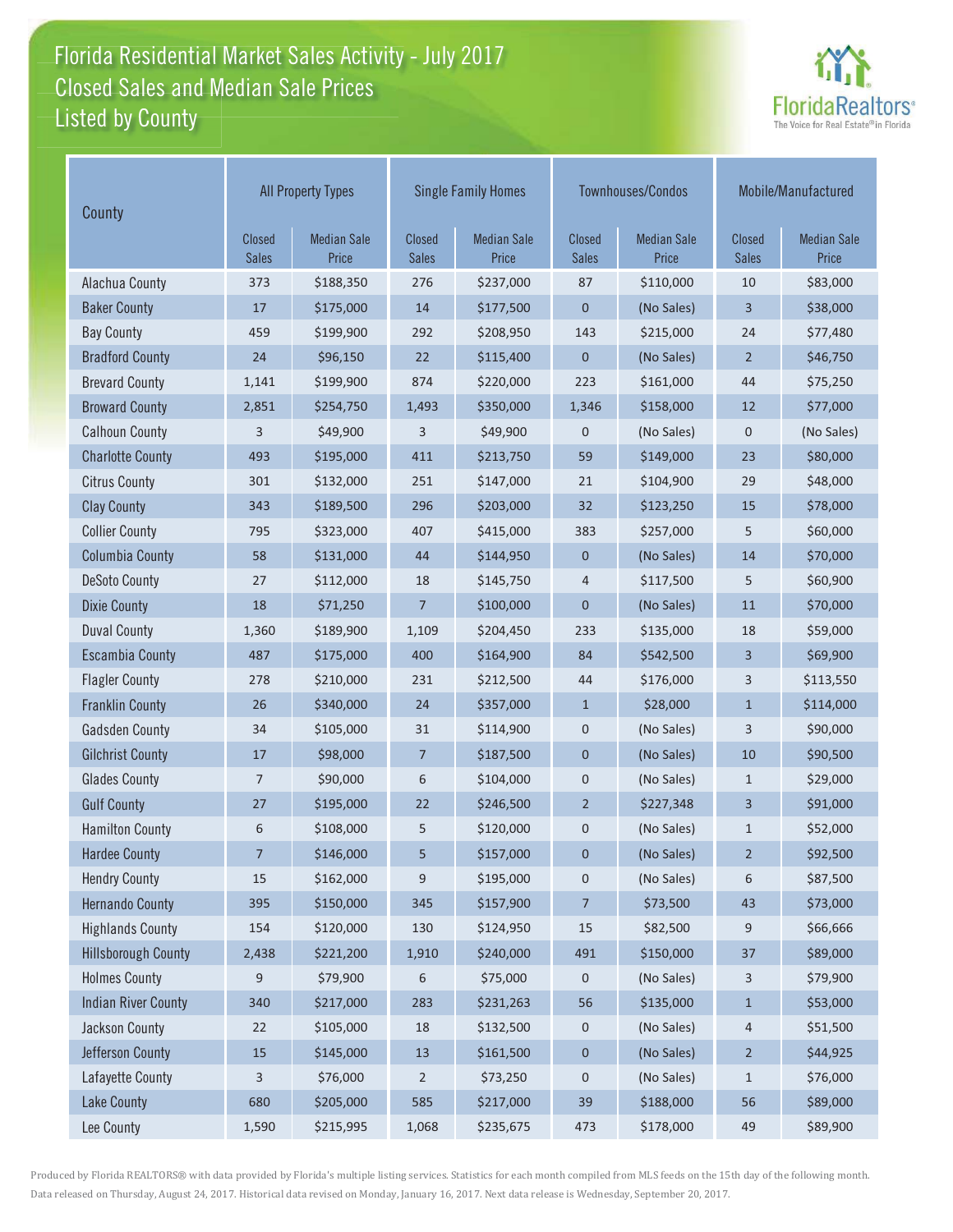# Florida Residential Market Sales Activity - July 2017 Florida Residential Market Sales Activity Listed by Zip Code (Grouped by County)\* Closed Sales and Median Sale Prices



| Zip Code<br>County |       |                               | <b>All Property Types</b>   |                               | <b>Single Family Homes</b>  |                               | Townhouses/Condos           | Mobile/Manufactured    |                             |
|--------------------|-------|-------------------------------|-----------------------------|-------------------------------|-----------------------------|-------------------------------|-----------------------------|------------------------|-----------------------------|
|                    |       | <b>Closed</b><br><b>Sales</b> | <b>Median Sale</b><br>Price | <b>Closed</b><br><b>Sales</b> | <b>Median Sale</b><br>Price | <b>Closed</b><br><b>Sales</b> | <b>Median Sale</b><br>Price | Closed<br><b>Sales</b> | <b>Median Sale</b><br>Price |
| <b>Baker</b>       | 32087 | $\overline{2}$                | \$130,000                   | $\overline{2}$                | \$130,000                   | $\mathbf 0$                   | (No Sales)                  | $\mathbf 0$            | (No Sales)                  |
| <b>Baker</b>       | 32234 | 0                             | (No Sales)                  | 0                             | (No Sales)                  | $\mathbf 0$                   | (No Sales)                  | $\mathbf 0$            | (No Sales)                  |
| Bay                | 32401 | 36                            | \$105,000                   | 28                            | \$119,000                   | 5                             | \$84,000                    | 3                      | \$77,234                    |
| Bay                | 32402 | 0                             | (No Sales)                  | $\pmb{0}$                     | (No Sales)                  | $\mathbf 0$                   | (No Sales)                  | $\mathbf 0$            | (No Sales)                  |
| Bay                | 32403 | 0                             | (No Sales)                  | $\mathsf 0$                   | (No Sales)                  | $\mathbf 0$                   | (No Sales)                  | $\mathsf 0$            | (No Sales)                  |
| <b>Bay</b>         | 32404 | 48                            | \$173,500                   | 44                            | \$179,707                   | $\mathbf 0$                   | (No Sales)                  | $\overline{4}$         | \$82,500                    |
| Bay                | 32405 | 49                            | \$209,900                   | 48                            | \$221,450                   | $\mathbf 0$                   | (No Sales)                  | $\mathbf{1}$           | \$52,000                    |
| Bay                | 32406 | $\overline{0}$                | (No Sales)                  | $\mathbf 0$                   | (No Sales)                  | $\mathbf{0}$                  | (No Sales)                  | $\mathbf 0$            | (No Sales)                  |
| Bay                | 32407 | 56                            | \$225,750                   | 21                            | \$212,500                   | 33                            | \$255,000                   | $\overline{2}$         | \$52,950                    |
| Bay                | 32408 | 96                            | \$210,000                   | 42                            | \$255,000                   | 49                            | \$197,500                   | 5                      | \$109,500                   |
| Bay                | 32409 | 13                            | \$242,000                   | 11                            | \$246,000                   | $\mathbf 0$                   | (No Sales)                  | $\overline{2}$         | \$61,775                    |
| Bay                | 32410 | $\mathbf 0$                   | (No Sales)                  | $\mathbf 0$                   | (No Sales)                  | $\mathbf 0$                   | (No Sales)                  | $\mathbf 0$            | (No Sales)                  |
| Bay                | 32411 | 0                             | (No Sales)                  | $\pmb{0}$                     | (No Sales)                  | $\mathbf 0$                   | (No Sales)                  | $\mathbf 0$            | (No Sales)                  |
| Bay                | 32412 | $\mathbf 0$                   | (No Sales)                  | $\mathbf 0$                   | (No Sales)                  | $\mathbf 0$                   | (No Sales)                  | $\mathbf 0$            | (No Sales)                  |
| Bay                | 32413 | 97                            | \$256,635                   | 41                            | \$277,000                   | 52                            | \$225,000                   | 4                      | \$97,000                    |
| Bay                | 32417 | 0                             | (No Sales)                  | 0                             | (No Sales)                  | $\mathbf 0$                   | (No Sales)                  | $\mathbf 0$            | (No Sales)                  |
| Bay                | 32437 | 0                             | (No Sales)                  | 0                             | (No Sales)                  | $\mathbf 0$                   | (No Sales)                  | $\pmb{0}$              | (No Sales)                  |
| Bay                | 32438 | 3                             | \$61,000                    | $\mathbf{1}$                  | \$250,000                   | $\mathbf 0$                   | (No Sales)                  | $\overline{2}$         | \$57,000                    |
| Bay                | 32444 | 45                            | \$207,500                   | 45                            | \$207,500                   | $\mathbf 0$                   | (No Sales)                  | $\mathbf 0$            | (No Sales)                  |
| <b>Bay</b>         | 32456 | 8                             | \$257,000                   | $\overline{4}$                | \$290,000                   | $\overline{4}$                | \$226,950                   | $\mathbf{0}$           | (No Sales)                  |
| Bay                | 32461 | 0                             | (No Sales)                  | 0                             | (No Sales)                  | $\mathbf 0$                   | (No Sales)                  | $\mathbf 0$            | (No Sales)                  |
| Bay                | 32462 | 0                             | (No Sales)                  | $\overline{0}$                | (No Sales)                  | $\mathbf 0$                   | (No Sales)                  | $\overline{0}$         | (No Sales)                  |
| Bay                | 32466 | 8                             | \$152,500                   | 7                             | \$160,000                   | $\mathbf 0$                   | (No Sales)                  | $\mathbf{1}$           | \$113,000                   |
| <b>Bradford</b>    | 32042 | 0                             | (No Sales)                  | 0                             | (No Sales)                  | $\mathbf 0$                   | (No Sales)                  | $\mathbf{0}$           | (No Sales)                  |
| <b>Bradford</b>    | 32044 | $\mathbf{1}$                  | \$127,500                   | $\mathbf{1}$                  | \$127,500                   | $\pmb{0}$                     | (No Sales)                  | $\mathbf 0$            | (No Sales)                  |
| <b>Bradford</b>    | 32054 | $\mathbf{1}$                  | \$16,000                    | $\mathbf{1}$                  | \$16,000                    | $\mathbf 0$                   | (No Sales)                  | $\mathbf 0$            | (No Sales)                  |
| <b>Bradford</b>    | 32058 | 0                             | (No Sales)                  | 0                             | (No Sales)                  | $\mathbf 0$                   | (No Sales)                  | 0                      | (No Sales)                  |
| <b>Bradford</b>    | 32083 | 0                             | (No Sales)                  | 0                             | (No Sales)                  | $\boldsymbol{0}$              | (No Sales)                  | $\mathbf 0$            | (No Sales)                  |
| <b>Bradford</b>    | 32091 | 13                            | \$71,501                    | 11                            | \$85,000                    | $\mathbf 0$                   | (No Sales)                  | $\overline{2}$         | \$46,750                    |
| <b>Bradford</b>    | 32622 | $\overline{2}$                | \$119,500                   | $\overline{2}$                | \$119,500                   | $\mathbf 0$                   | (No Sales)                  | $\bf{0}$               | (No Sales)                  |
| <b>Bradford</b>    | 32656 | 5                             | \$143,500                   | 5                             | \$143,500                   | 0                             | (No Sales)                  | 0                      | (No Sales)                  |
| <b>Bradford</b>    | 32666 | $\overline{2}$                | \$320,000                   | $\overline{2}$                | \$320,000                   | $\bf{0}$                      | (No Sales)                  | $\boldsymbol{0}$       | (No Sales)                  |
| <b>Bradford</b>    | 32694 | 0                             | (No Sales)                  | 0                             | (No Sales)                  | $\boldsymbol{0}$              | (No Sales)                  | 0                      | (No Sales)                  |
| <b>Brevard</b>     | 32754 | 9                             | \$229,900                   | 7                             | \$260,000                   | $\pmb{0}$                     | (No Sales)                  | $\overline{2}$         | \$46,525                    |
| <b>Brevard</b>     | 32775 | 0                             | (No Sales)                  | $\boldsymbol{0}$              | (No Sales)                  | 0                             | (No Sales)                  | $\mathbf 0$            | (No Sales)                  |
| <b>Brevard</b>     | 32780 | 68                            | \$143,000                   | 51                            | \$160,000                   | 16                            | \$74,500                    | $\mathbf{1}$           | \$57,000                    |
| <b>Brevard</b>     | 32781 | 0                             | (No Sales)                  | 0                             | (No Sales)                  | $\mathbf 0$                   | (No Sales)                  | $\mathbf 0$            | (No Sales)                  |
| <b>Brevard</b>     | 32783 | $\mathbf 0$                   | (No Sales)                  | $\pmb{0}$                     | (No Sales)                  | $\pmb{0}$                     | (No Sales)                  | $\mathbf 0$            | (No Sales)                  |

\* Statistics for each listed zip code are presented only for the portion of the zip code located inside the county specified.

As a result, some zip codes will appear in this list more than once if they cover areas in more than one county.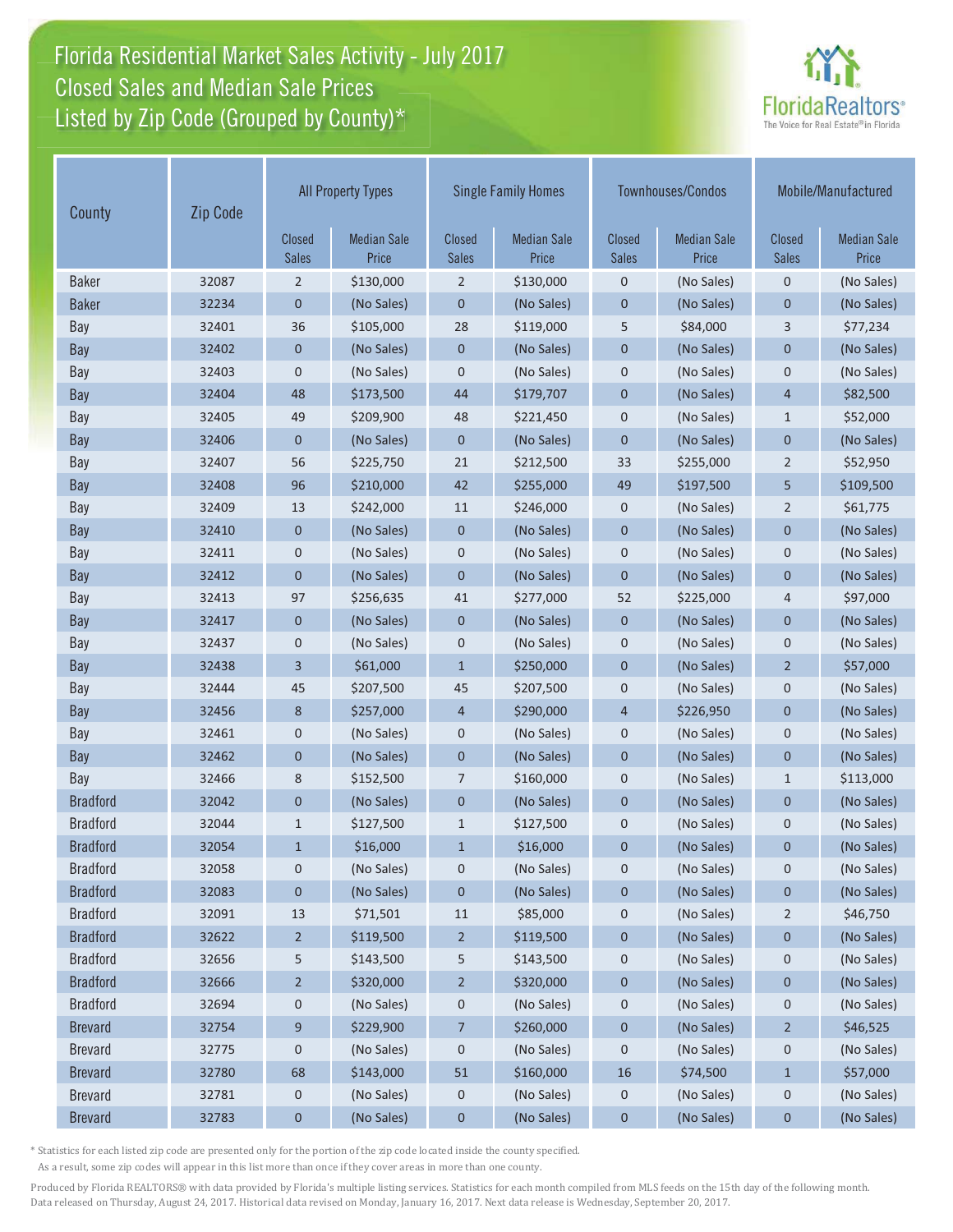# Florida Residential Market Sales Activity - July 2017 Florida Residential Market Sales Activity Listed by Zip Code (Grouped by County)\* Closed Sales and Median Sale Prices



| Zip Code<br>County |       | <b>All Property Types</b>     |                             | <b>Single Family Homes</b>    |                             |                        | Townhouses/Condos           | Mobile/Manufactured    |                             |
|--------------------|-------|-------------------------------|-----------------------------|-------------------------------|-----------------------------|------------------------|-----------------------------|------------------------|-----------------------------|
|                    |       | <b>Closed</b><br><b>Sales</b> | <b>Median Sale</b><br>Price | <b>Closed</b><br><b>Sales</b> | <b>Median Sale</b><br>Price | Closed<br><b>Sales</b> | <b>Median Sale</b><br>Price | Closed<br><b>Sales</b> | <b>Median Sale</b><br>Price |
| <b>Brevard</b>     | 32796 | 30                            | \$172,000                   | 25                            | \$170,000                   | 5                      | \$275,000                   | $\mathbf 0$            | (No Sales)                  |
| <b>Brevard</b>     | 32815 | 0                             | (No Sales)                  | 0                             | (No Sales)                  | $\mathbf 0$            | (No Sales)                  | 0                      | (No Sales)                  |
| <b>Brevard</b>     | 32899 | 0                             | (No Sales)                  | 0                             | (No Sales)                  | $\mathbf 0$            | (No Sales)                  | $\mathbf 0$            | (No Sales)                  |
| <b>Brevard</b>     | 32901 | 28                            | \$162,000                   | 28                            | \$162,000                   | $\mathbf 0$            | (No Sales)                  | $\mathbf 0$            | (No Sales)                  |
| <b>Brevard</b>     | 32902 | 0                             | (No Sales)                  | 0                             | (No Sales)                  | $\mathbf 0$            | (No Sales)                  | $\mathbf 0$            | (No Sales)                  |
| <b>Brevard</b>     | 32903 | 37                            | \$348,000                   | 20                            | \$384,000                   | 17                     | \$255,000                   | $\mathbf 0$            | (No Sales)                  |
| <b>Brevard</b>     | 32904 | 54                            | \$229,000                   | 47                            | \$245,000                   | 5                      | \$115,000                   | $\overline{2}$         | \$75,700                    |
| <b>Brevard</b>     | 32905 | 41                            | \$170,000                   | 33                            | \$177,500                   | $\overline{7}$         | \$95,000                    | $\mathbf{1}$           | \$48,500                    |
| <b>Brevard</b>     | 32906 | 0                             | (No Sales)                  | 0                             | (No Sales)                  | $\mathbf 0$            | (No Sales)                  | $\mathbf 0$            | (No Sales)                  |
| <b>Brevard</b>     | 32907 | 79                            | \$165,700                   | 77                            | \$167,500                   | $\mathbf 0$            | (No Sales)                  | $\overline{2}$         | \$78,750                    |
| <b>Brevard</b>     | 32908 | 32                            | \$192,500                   | 32                            | \$192,500                   | $\mathbf 0$            | (No Sales)                  | $\mathbf 0$            | (No Sales)                  |
| <b>Brevard</b>     | 32909 | 70                            | \$179,950                   | 68                            | \$180,000                   | $\overline{2}$         | \$112,500                   | $\mathbf 0$            | (No Sales)                  |
| <b>Brevard</b>     | 32910 | 0                             | (No Sales)                  | 0                             | (No Sales)                  | $\mathbf 0$            | (No Sales)                  | $\mathbf 0$            | (No Sales)                  |
| <b>Brevard</b>     | 32911 | $\mathbf 0$                   | (No Sales)                  | $\mathbf 0$                   | (No Sales)                  | $\mathbf 0$            | (No Sales)                  | $\mathbf 0$            | (No Sales)                  |
| <b>Brevard</b>     | 32912 | 0                             | (No Sales)                  | 0                             | (No Sales)                  | $\mathbf 0$            | (No Sales)                  | 0                      | (No Sales)                  |
| <b>Brevard</b>     | 32919 | $\mathbf 0$                   | (No Sales)                  | $\pmb{0}$                     | (No Sales)                  | $\mathbf 0$            | (No Sales)                  | $\mathbf 0$            | (No Sales)                  |
| <b>Brevard</b>     | 32920 | 28                            | \$212,500                   | $\overline{2}$                | \$287,000                   | 26                     | \$205,000                   | $\mathbf 0$            | (No Sales)                  |
| <b>Brevard</b>     | 32922 | 15                            | \$84,000                    | 13                            | \$84,000                    | $\overline{2}$         | \$219,000                   | $\mathbf 0$            | (No Sales)                  |
| <b>Brevard</b>     | 32923 | 0                             | (No Sales)                  | 0                             | (No Sales)                  | $\mathbf 0$            | (No Sales)                  | $\mathbf 0$            | (No Sales)                  |
| <b>Brevard</b>     | 32924 | $\overline{0}$                | (No Sales)                  | $\overline{0}$                | (No Sales)                  | $\mathbf{0}$           | (No Sales)                  | $\overline{0}$         | (No Sales)                  |
| <b>Brevard</b>     | 32925 | $\mathbf 0$                   | (No Sales)                  | 0                             | (No Sales)                  | $\mathbf 0$            | (No Sales)                  | $\mathbf 0$            | (No Sales)                  |
| <b>Brevard</b>     | 32926 | 21                            | \$170,000                   | 18                            | \$197,500                   | $\mathbf 0$            | (No Sales)                  | 3                      | \$70,000                    |
| <b>Brevard</b>     | 32927 | 54                            | \$170,500                   | 50                            | \$176,000                   | 4                      | \$126,000                   | $\mathbf 0$            | (No Sales)                  |
| <b>Brevard</b>     | 32931 | 48                            | \$292,500                   | 17                            | \$445,000                   | 31                     | \$227,500                   | $\mathbf 0$            | (No Sales)                  |
| <b>Brevard</b>     | 32932 | 0                             | (No Sales)                  | 0                             | (No Sales)                  | $\mathbf 0$            | (No Sales)                  | $\mathbf 0$            | (No Sales)                  |
| <b>Brevard</b>     | 32934 | 31                            | \$275,000                   | 29                            | \$282,455                   | $\mathbf{1}$           | \$206,500                   | $\mathbf{1}$           | \$130,000                   |
| <b>Brevard</b>     | 32935 | 80                            | \$148,944                   | 53                            | \$165,000                   | 25                     | \$85,000                    | $\overline{2}$         | \$52,000                    |
| <b>Brevard</b>     | 32936 | 0                             | (No Sales)                  | 0                             | (No Sales)                  | $\mathbf 0$            | (No Sales)                  | 0                      | (No Sales)                  |
| <b>Brevard</b>     | 32937 | 64                            | \$287,000                   | 34                            | \$326,000                   | 30                     | \$207,000                   | $\mathbf 0$            | (No Sales)                  |
| <b>Brevard</b>     | 32940 | 136                           | \$279,500                   | 106                           | \$300,000                   | 30                     | \$159,500                   | $\pmb{0}$              | (No Sales)                  |
| <b>Brevard</b>     | 32941 | 0                             | (No Sales)                  | 0                             | (No Sales)                  | 0                      | (No Sales)                  | 0                      | (No Sales)                  |
| <b>Brevard</b>     | 32949 | $\overline{c}$                | \$356,250                   | $\overline{2}$                | \$356,250                   | $\pmb{0}$              | (No Sales)                  | $\pmb{0}$              | (No Sales)                  |
| <b>Brevard</b>     | 32950 | 8                             | \$272,500                   | 8                             | \$272,500                   | $\mathbf 0$            | (No Sales)                  | $\mathbf 0$            | (No Sales)                  |
| <b>Brevard</b>     | 32951 | 24                            | \$372,500                   | 19                            | \$400,000                   | 5                      | \$300,000                   | $\pmb{0}$              | (No Sales)                  |
| <b>Brevard</b>     | 32952 | 33                            | \$283,000                   | 31                            | \$305,000                   | 2                      | \$190,950                   | $\mathbf 0$            | (No Sales)                  |
| <b>Brevard</b>     | 32953 | 38                            | \$265,000                   | 33                            | \$285,000                   | $\overline{4}$         | \$192,500                   | $\mathbf{1}$           | \$60,000                    |
| <b>Brevard</b>     | 32954 | 0                             | (No Sales)                  | 0                             | (No Sales)                  | $\pmb{0}$              | (No Sales)                  | 0                      | (No Sales)                  |
| <b>Brevard</b>     | 32955 | $80\,$                        | \$230,000                   | 69                            | \$237,000                   | $11$                   | \$125,000                   | $\pmb{0}$              | (No Sales)                  |

\* Statistics for each listed zip code are presented only for the portion of the zip code located inside the county specified.

As a result, some zip codes will appear in this list more than once if they cover areas in more than one county.